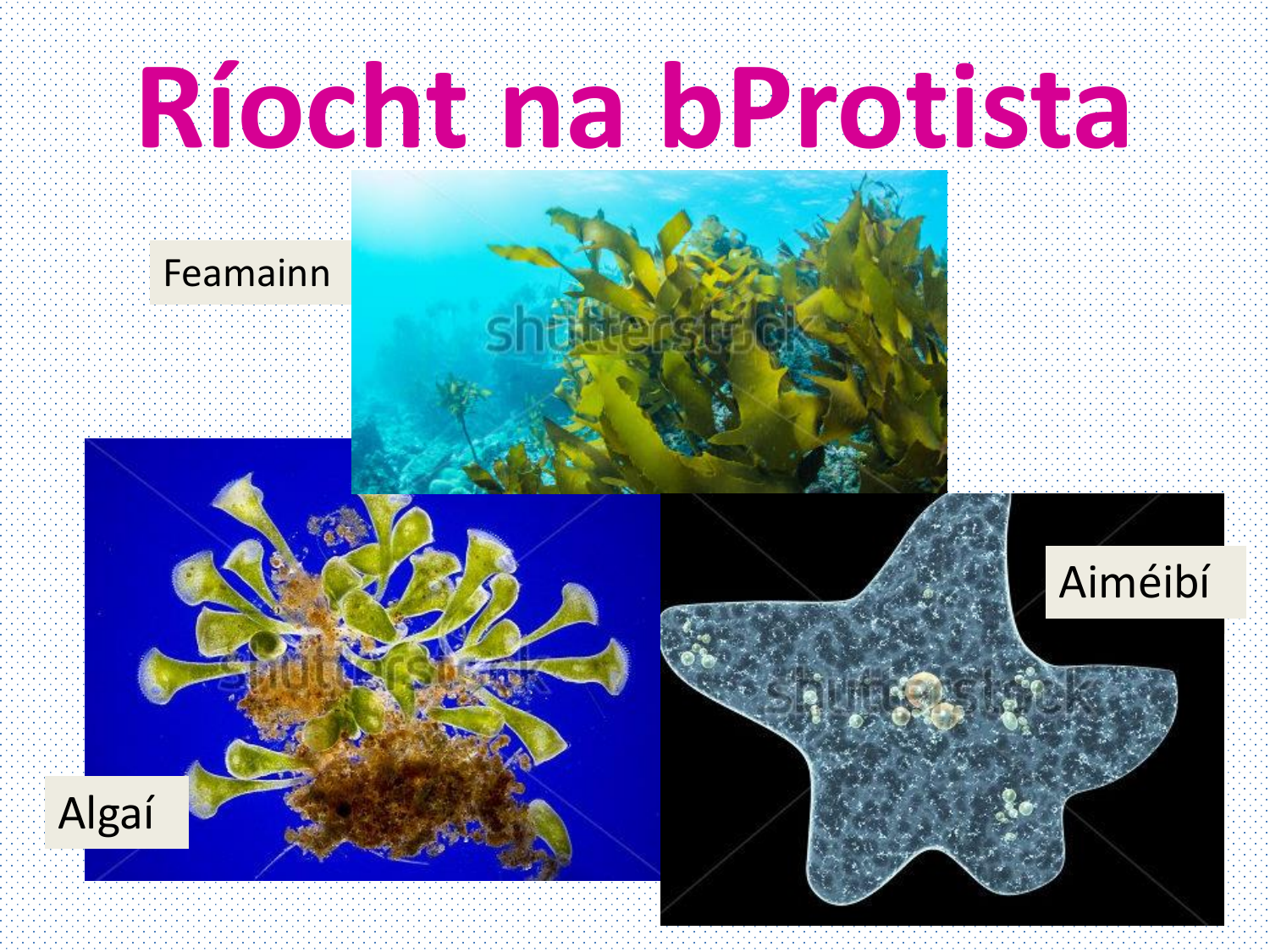### Cuspóirí foghlama:

• Bí in ann an Protista aoncheallach, an *Aiméibe,* a tharraingt & cur síos a dhéanamh ar na codanna éagsúla.

• Déan cur síos ar ghluaiseacht uisce, trí iompar gníomhach, amach as an aiméibe.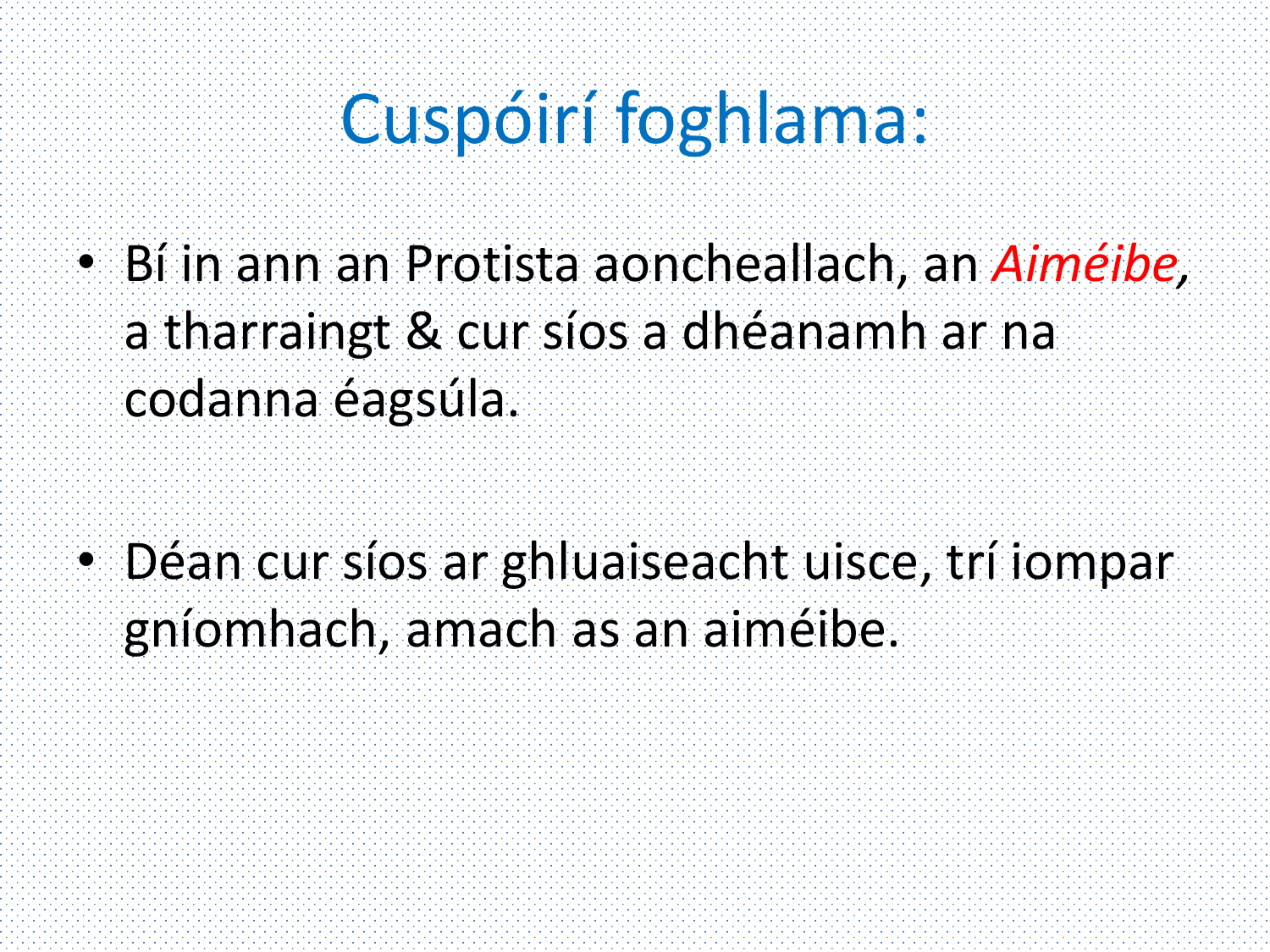## **Na Protista - stair**

• **Aiméibí** - Orgánaigh aoncheallacha ina dtarlaíonn próisis iomlána na beatha laistigh de chill amháin. (**6,000 speiceas** ar domhan ó 2000 milliún bl. ó shin. Cónaíonn siad san ithir, i locháin, san fharraige)

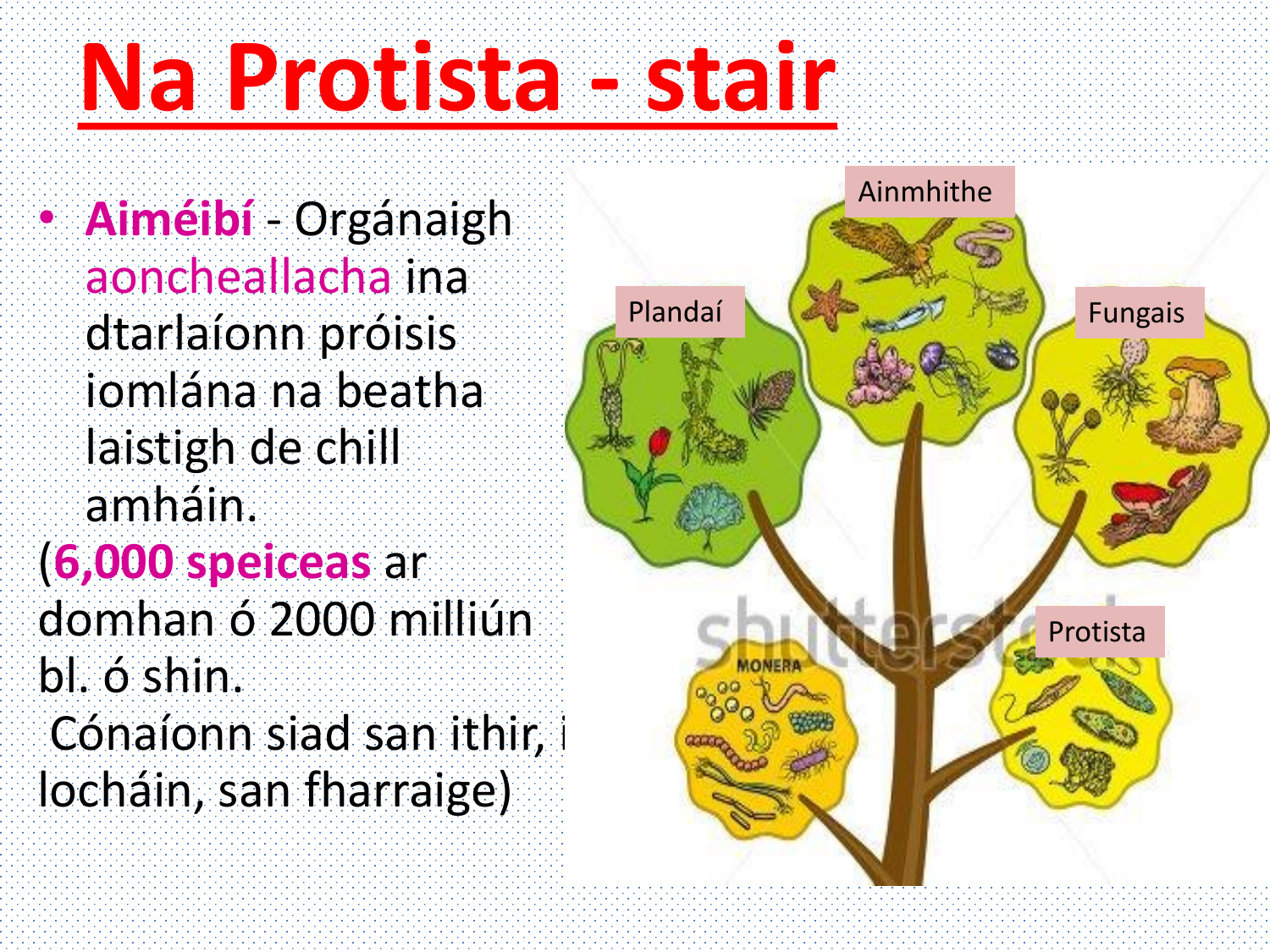

• **Eicteaplasma** – cíteaplasma seachtrach atá righin • **Ionphlasma** – cíteaplasma gráinneach de bharr na bhfolúisíní bia & fuíollábhar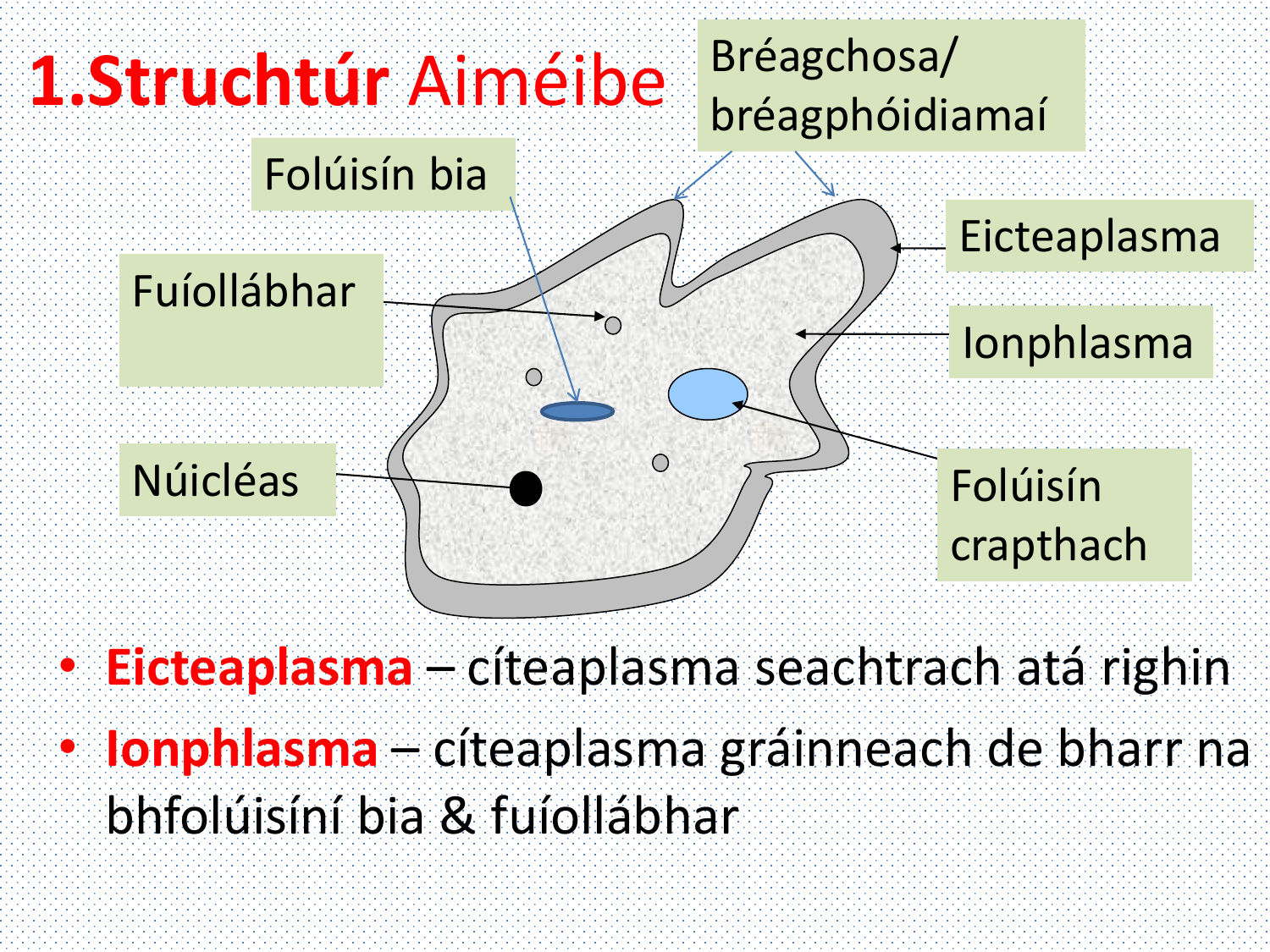### **2. Cothú & Gluaiseacht**

- Bíonn gnáthorgánaidí ag an *Aiméibe* & folúisíní speisialta acu, m.sh. bia díleáite acu i bhfolúisíní bia.
- Úsáideann siad **bréagphóidiamaí/bréagchosa** don ghluaiseacht agus don chothú. Bogann na **bréagphóidiamaí/bréagchosa** i dtreo an bhia. Timpeallaíonn siad an bia agus déantar díleá ar an mbia san fholúisín bia.



**Bréagphóidiamaí / bréagchosa** na haiméibe ag lorg píosa bia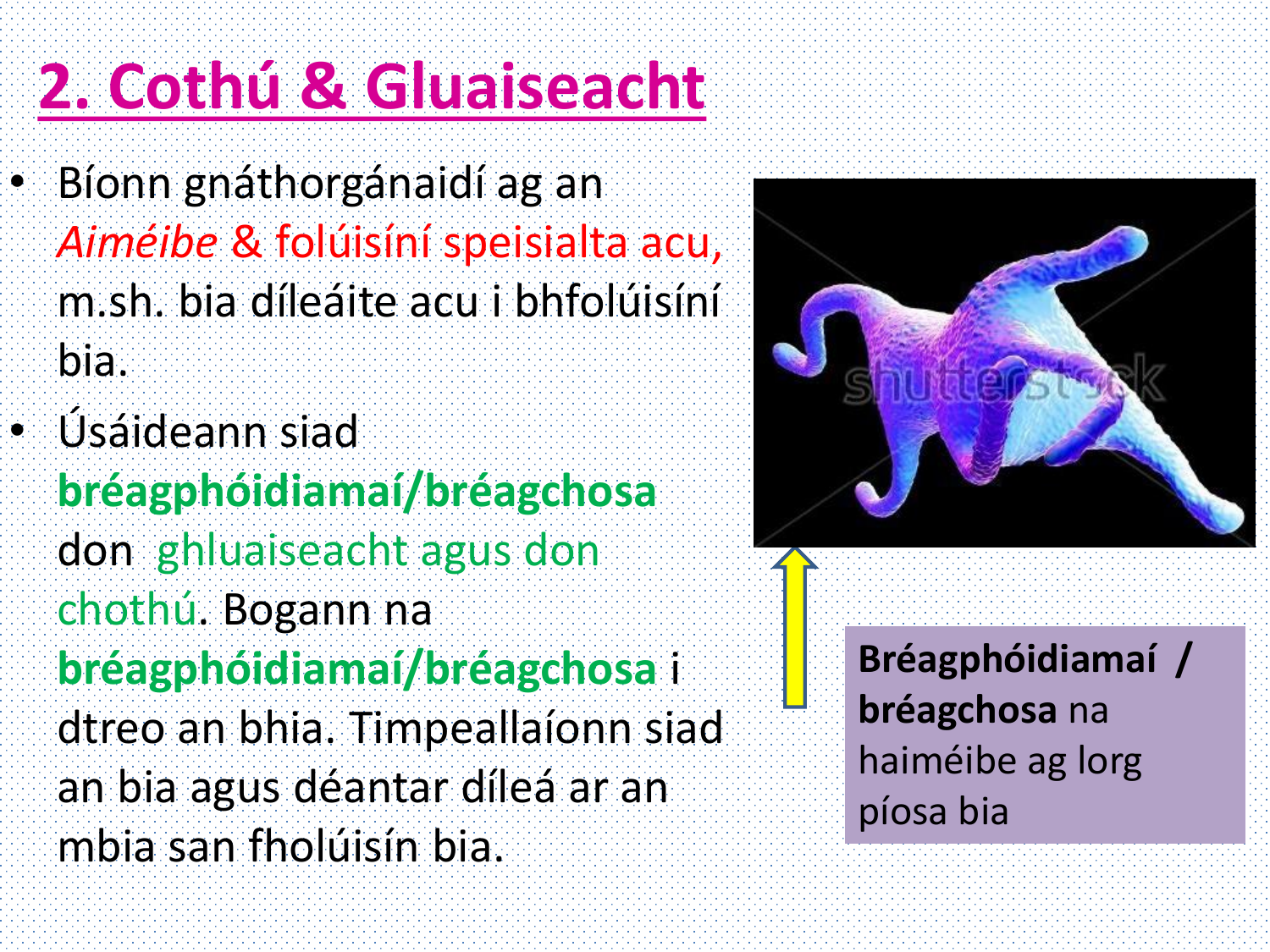- **3. Osmóis -** tagann uisce isteach trí osmóis & ní phléascann an aiméibe.
	- Cén fáth?
- Tá an aiméibe in ann
- fáil réidh le huisce a thagann
- isteach sa chill trí fholúisíní
- crapthacha a bhailíonn an H₂O.



• Forbraíonn an folúisín nuair a ghlactar le huisce ón gcíteaplasma. Scaoiltear an t-uisce amach trí pholl sealadach sa chillscannán.